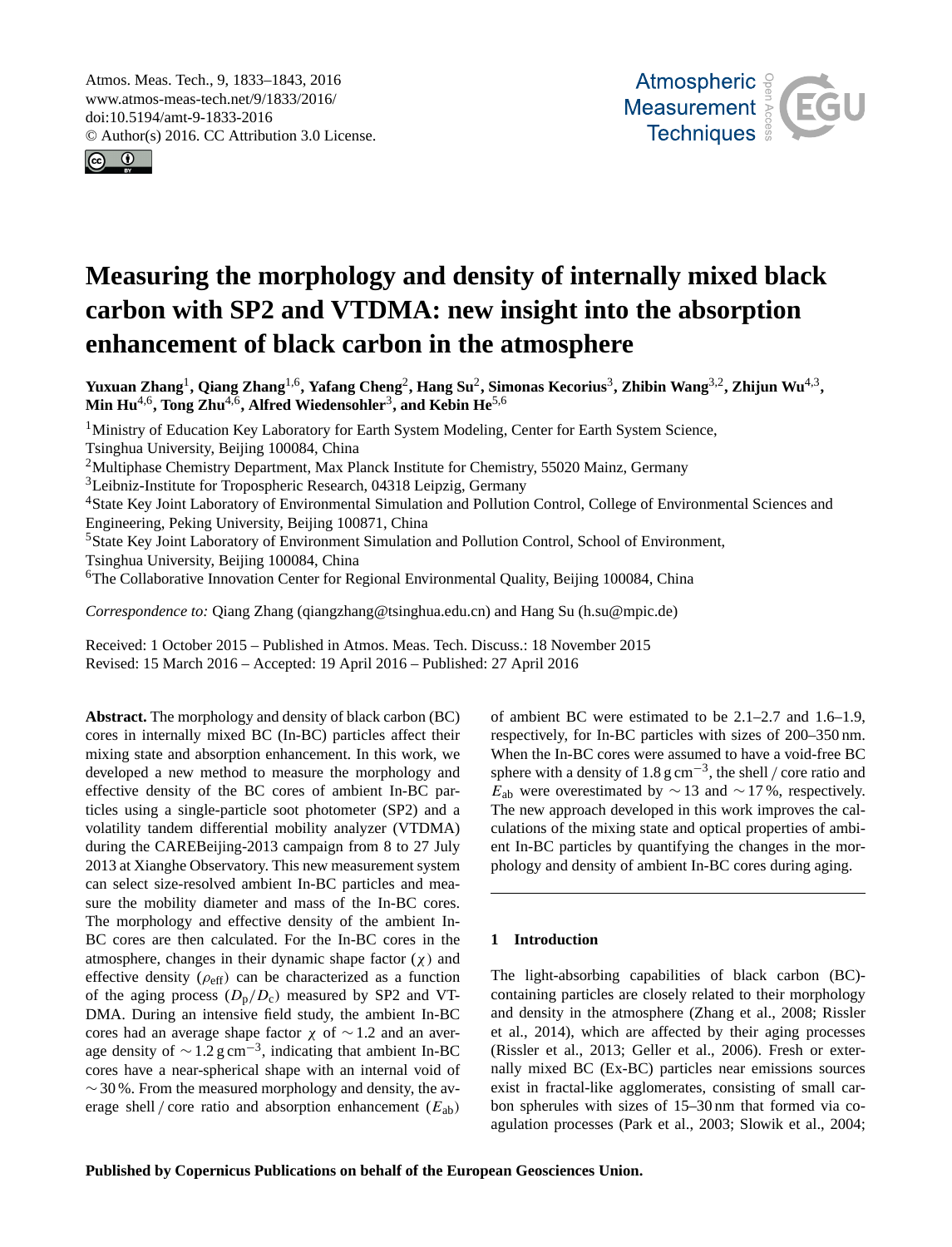Petzold et al., 2013). The physicochemical characteristics of BC-containing particles undergo significant changes during the aging process in the atmosphere, forming an internally mixed BC (In-BC) particle consisting of a BC core and coating materials (Cheng et al., 2006). When coated with a non-absorbing shell, void-containing BC particles with open structures transform into compact BC cores with nearspherical morphologies, fewer internal voids and higher densities, thereby decreasing the core size and increasing the BC core's refractive index (Bond and Bergstrom, 2006; Qiu et al., 2012; Khalizov et al., 2013). According to Mie theory, the absorption enhancement of In-BC depends on its BC core size, coating thickness and the refractive indexes of both the BC core and the coating (Fuller et al., 1999; Bond et al., 2006; Lack and Cappa, 2010). Thus, understanding the atmospheric evolution of the morphology and density of the BC core is important for investigating the optical properties of In-BC particles because the size and refractive index of the BC core are determined by its morphology and density (Adler et al., 2010; Scarnato et al., 2013; Radney et al., 2014).

To date, the absorption enhancement of In-BC particles is still unclear, partly because of a lack of understanding regarding the evolution of the morphology and density of BCcontaining particles in the atmosphere (Xue et al., 2009a; Knox et al., 2009; Chan et al., 2011; Cappa et al., 2012). Recent in situ measurements have indicated that the absorption enhancement of In-BC particles may have been overestimated previously (Cappa et al., 2012) because the In-BC core was treated as a void-free sphere throughout its atmospheric lifetime when calculating the absorption enhancement of In-BC particles (Jacobson, 2000, 2001; Bond et al., 2006). This improper assumption may have led to significant bias in the absorption enhancement estimates by omitting the evolution of the morphology and density of the BC core during atmospheric aging and ignoring the impact of the aging time on the absorption enhancement.

To quantify how the morphology and density changes of the BC cores affect the absorption enhancement of ambient In-BC particles, an online measurement system able to separate Ex-BC and In-BC particles is needed because those Ex-BC fractions can induce unpredictable errors when calculating the morphology of In-BC cores. The morphology of aerosol particles can be measured using several measurement techniques, including transmission electron microscopy, angular light scattering, atomic force microscopy, differential mobility analyzer-electrical low-pressure impactors and differential mobility analyzer-aerosol particle mass analyzers (DMA-APMs) (Köylü et al., 1995; Sgro et al., 2003; Maricq and Ning, 2004; McMurry et al., 2002). However, none of these techniques can distinguish between the Ex-BC and In-BC cores in the atmosphere. Changes in the core morphologies and densities of In-BC particles are usually assessed experimentally using lab-generated BC cores and by mimicking the formation of In-BC particles during atmospheric ag-



**Figure 1.** Schematic of the instrument setup.

ing (e.g., Qiu et al., 2012). For example, DMA-APM in combination with a heating unit can remove the coating materials from BC-containing particles and estimate the morphology and density of the BC component by determining the mobility diameter and particle mass of the BC core (Zhang et al., 2008; Pagels et al., 2009). Because DMA-APM cannot isolate the influence of Ex-BC particles, it is used only in laboratory measurements with generated Ex-BC or In-BC particles (McMurry et al., 2002; Xue et al., 2009b).

In this study, we develop a novel method for in situ measurements of the morphology and effective density of ambient In-BC cores using a volatility tandem differential mobility analyzer (VTDMA) and a single-particle soot photometer (SP2). This combined VTDMA-SP2 system provides direct measurements of the mobility diameter and singleparticle mass of the In-BC cores, which are then used to determine their morphology and effective density. The evolution of the morphology and density of the ambient In-BC cores during the aging process are characterized using this new approach. Finally, the absorption enhancement of the ambient In-BC aerosols is estimated by considering the core morphology and density.

## **2 Methods and data**

#### **2.1 Measurement system**

A new measurement system is developed to obtain the morphology, density, mixing state and optical properties of ambient In-BC particles, as shown in Fig. 1. This system consists of a VTDMA (Leibniz Institute for Tropospheric Research, Leipzig, Germany) and an SP2 (Droplet Measurement Technologies, Boulder, CO, USA). Ambient aerosols were collected using a sampling system comprising a  $PM_{10}$ cyclone inlet and a silica-gel diffusion dryer system (Tuch et al., 2009).

The VTDMA section, which includes two differential mobility analyzers (DMAs), two condensation particle counters (CPCs) and two thermodenuders, is used to determine the mobility diameter  $(D_m)$  of the In-BC cores. The VTDMA investigates the mixing state of BC particles by measuring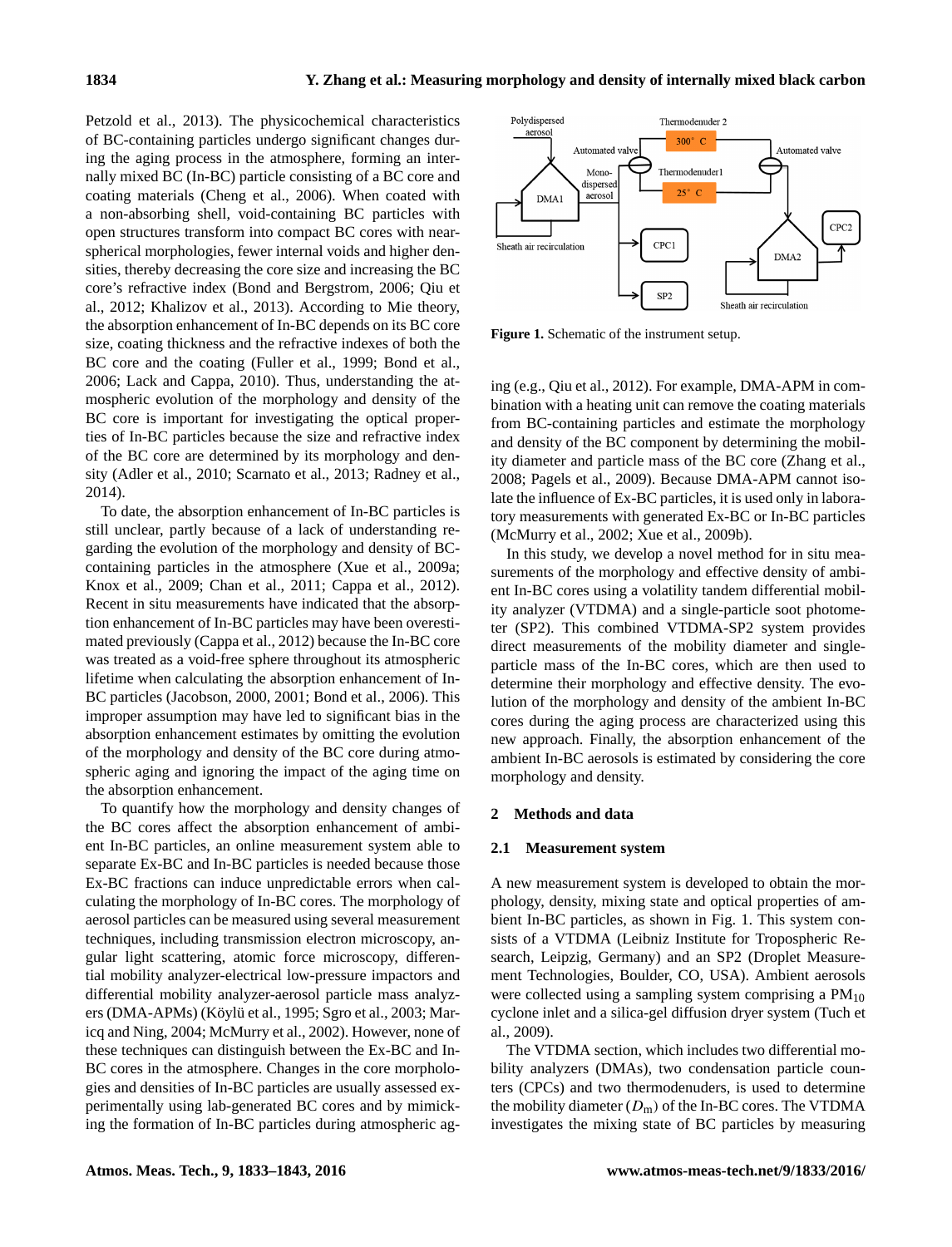how the aerosol particle size changes as the temperature is varied. The specifications for the VTDMA have been previously reported in the literature (Philippin et al., 2004; Wehner et al., 2009; Cheng et al., 2012). Briefly, quasi-monodisperse particles with sizes of 200, 250, 300 and 350 nm are preselected using the first DMA (DMA1) and counted with the first CPC (CPC1). These particles then pass through a thermodenuder at 300 ◦C (or 25 ◦C for the control group). BC, as a refractory component, remains in the particle phase after heating, whereas the other components tend to evaporate, thereby altering the particle size (Cheng et al., 2009). Therefore, the Ex-BC size exhibits little to no change, but the In-BC size will significantly decrease because of the evaporation of the coatings. This change is then measured using the second DMA (DMA2) and CPC (CPC2) to differentiate between the In-BC and the Ex-BC and to derive the  $D<sub>m</sub>$  of the In-BC cores.

As shown in Fig. 1, the SP2 instrument also measures the mobility diameter-selected ambient particles to obtain the particle-to-particle mass of the refractory BC (rBC) and the scattering cross section of the In-BC particles. In the SP2 technique, the rBC mass in a single particle is determined from its laser-induced incandescence. The SP2 uses a continuous Nd:YAG intra-cavity laser beam at 1064 nm to heat a BC-containing particle to its vaporization temperature of  $\sim$  4000 K (Schwarz et al., 2006), at which point, detectable amounts of thermal radiation ("incandescent light") are emitted. The intensity of the thermal radiation is linearly proportional to the rBC mass (Moteki and Kondo, 2010; Baumgardner et al., 2012). The SP2 must be accurately calibrated to measure the effective density of the BC particles using the DMA-SP2 system, which requires knowledge of the mobility-diameter–mass relationship (i.e., the effective density) of the BC particles used for calibration (Gysel et al., 2011). In our study, we used Aquadag with size-resolved effective densities for the calibration. The calibration curve was fitted by recording the incandescence signal peak heights for Aquadag particles of known masses.

The SP2 technique also characterizes the scattering cross sections of individual In-BC particles based on their scattering signals. The scattering signal is calibrated using polystyrene latex spheres. Retrieving the scattering cross section data is very challenging because the initial scattering properties change as the coatings of the BC-containing particles evaporate. To overcome this problem, Gao et al. (2007) developed a leading edge only (LEO) fit method to derive the initial scattering properties of BC-containing particles. The validity of the LEO fit used for ambient BC-free and BC-containing particles is investigated here (see Fig. S1 in the Supplement). In addition, the SP2 measurements separate the In-BC and Ex-BC particles based on the delay times of the peaks between the incandescence and scattering signals. In our study, a delay time of  $1.6 \mu s$  was chosen to discriminate between Ex-BC (<1.6  $\mu$ s) and In-BC ( $\geq$ 1.6  $\mu$ s) types

according to the delay time distribution obtained from the SP2 measurements (Fig. S2).

The measurement system was deployed at the Xianghe Atmospheric Observatory (39.80◦ N, 116.96◦ E) from 8 to 27 July 2013, as part of the CAREBeijing-2013 campaign. The Xianghe site is located in the southeast region of Beijing (∼ 60 km) and the northwest region of the megacity Tianjin (∼ 100 km). Xianghe is a polluted regional background site influenced by mixed regional emission sources from the Jing–Jin–Ji region. The Xianghe Observatory is surrounded by residential areas and is located approximately 5 km from the local town center.

## **2.2 Theoretical calculation**

#### **2.2.1 Morphology and effective density**

In this study, the morphology of In-BC cores is characterized by the particle size, shape factor ( $\chi$ ) and void ratio ( $R_{\text{void}}$ ) (DeCarlo et al., 2004). Ambient aerosols are usually nonspherical particles (e.g., BC aggregates), and as such, their structural parameters are complex. The size of irregular particles is determined as an equivalent diameter, i.e., mobility diameter  $(D_m)$  (Khalizov et al., 2013). Meanwhile, the density of the BC cores is characterized by the effective density  $(\rho_{\text{eff}})$  (Zhang et al., 2008). These parameters can be calculated as described below.

The  $\rho_{\text{eff}}$  of the In-BC core is calculated as the mass  $(m, fg)$ to- $D<sub>m</sub>$  ratio based on the SP2 and VTDMA measurements, respectively, assuming that the In-BC core is a sphere. Then,  $\rho_{\text{eff}}$  can be written as

<span id="page-2-2"></span>
$$
\rho_{\rm eff} = \frac{6m}{\pi D_{\rm m}^3}.\tag{1}
$$

<span id="page-2-0"></span>The  $\chi$  of the In-BC core is calculated from  $D_m$  and the massequivalent diameter  $(D_{me})$  using Eq. [\(2\)](#page-2-0).

$$
\chi = \frac{D_{\rm m} \times C_{\rm c}(D_{\rm me})}{D_{\rm me} \times C_{\rm c}(D_{\rm m})}
$$
(2)

In Eq. [\(2\)](#page-2-0),  $D_{\text{me}}$  is calculated from the mass of the rBC measured using SP2 by assuming a density of 1.8 g cm<sup>-3</sup>, and  $C_c$ is the Cunningham slip correction factor, parameterized as

$$
C_{\rm c}(D) = 1 + \frac{2\lambda}{D} \left[ \alpha + \beta \exp\left( -\frac{\gamma \times D}{2\lambda} \right) \right],
$$
 (3)

where D is the particle size ( $D_{\text{me}}$  or  $D_{\text{m}}$ ), and  $\lambda$  is the mean free path of the gas molecules (65 nm in our study); the empirical constants  $\alpha$ ,  $\beta$  and  $\gamma$  are 1.142, 0.558 and 0.999, respectively (Allen and Raabe, 1985).

<span id="page-2-1"></span>Assuming a spherical core in the In-BC particle,  $R_{\text{void}}$  is calculated using the  $D_{\text{me}}$  and  $D_{\text{m}}$  of the In-BC core with Eq. [\(4\)](#page-2-1).

$$
R_{\text{void}} = 1 - \frac{D_{\text{me}}^3}{D_{\text{m}}^3} \tag{4}
$$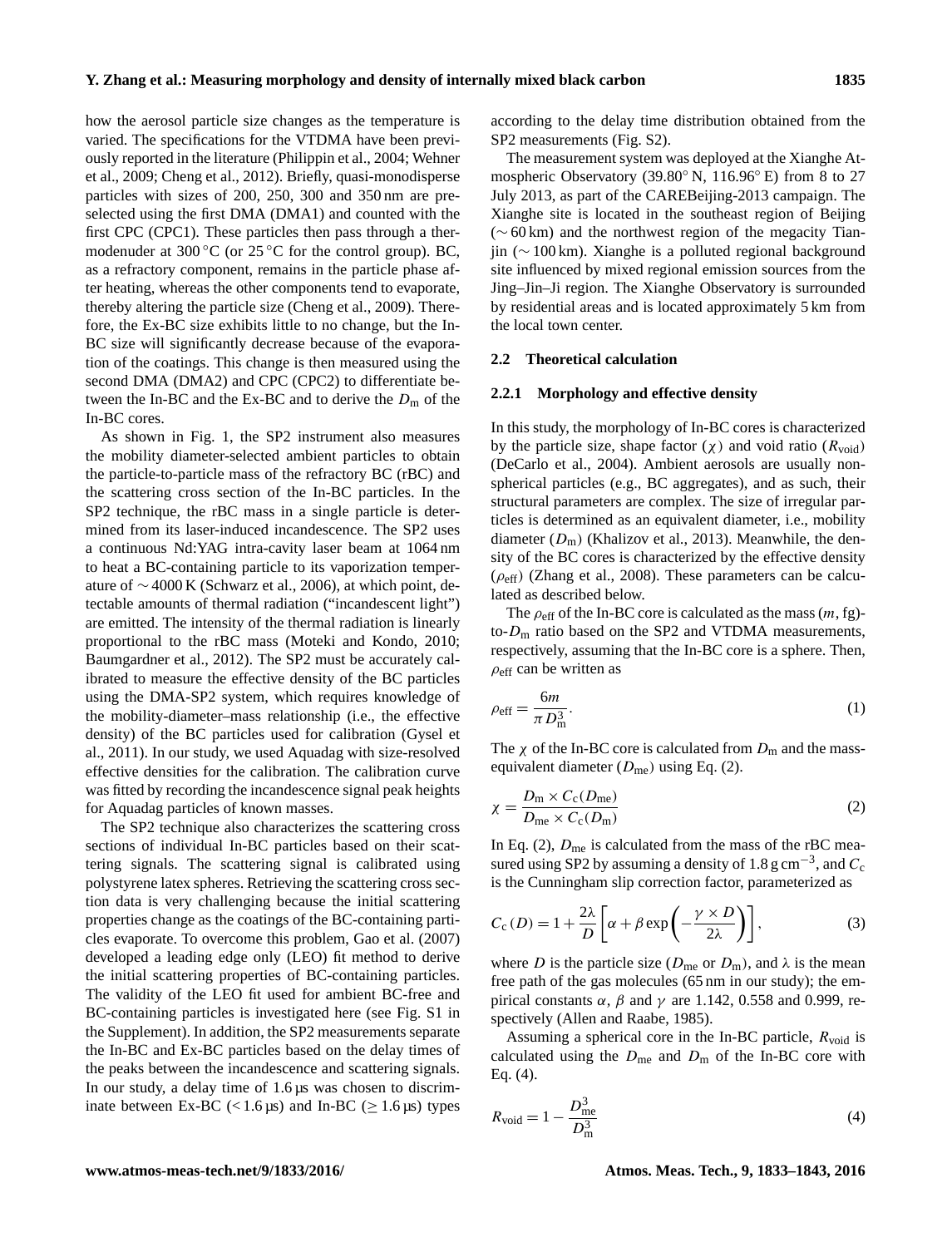### **2.2.2 Absorption enhancement**

The absorption enhancement  $(E_{ab})$  of the In-BC particles is defined as the ratio of the absorption cross sections of the coated BC particles  $(C_{ab,p})$  and the bare BC cores  $(C_{ab,c})$ , which are calculated according to the core size  $(D_c)$ , the particle size  $(D_p)$  and the refractive indices of the non-BC coatings  $(RI_{\text{nonBC}})$  and the BC cores  $(RI_{c})$  using the Mie model at a wavelength of 550 nm, as given in Eq. [\(5\)](#page-3-0):

$$
E_{ab} = \frac{C_{ab, p}(D_c, D_p, RI_{nonBC}, RI_c)}{C_{ab, c}(D_c, RI_c)},
$$
\n
$$
(5)
$$

where  $D_c$  is derived from the mass  $(m)$  of the rBC measured by SP2 and its density ( $\rho_c$ ). Previously, a prescribed  $\rho_c$  value of  $1.8 \text{ g cm}^{-3}$  was used, assuming a void-free spherical core in the In-BC particle (Moteki and Kondo, 2010; Cappa et al., 2012). In this work, the  $\rho_c$  is characterized by the effective density ( $\rho_{\text{eff}}$ ), considering the morphology ( $\chi$  and  $R_{\text{void}}$ ) of the In-BC core. In summary,  $D_c$  is calculated by Eq. [\(6\)](#page-3-1):

$$
D_{\rm c} = \left(\frac{6m}{\pi \rho_{\rm c}}\right)^{1/3} = \left(\frac{6m}{\pi \rho_{\rm eff}}\right)^{1/3},\tag{6}
$$

where  $D_p$  is determined by the Mie theory calculation with a shell-and-core mode (Metcalf et al., 2013) relating to  $C_s$ ,  $D_c$ and  $RI<sub>nonBC</sub>$  and  $RI<sub>c</sub>$ , as shown in Eq. [\(7\)](#page-3-2):

$$
D_{\rm P} \sim (C_{\rm s}, D_{\rm c} R I_{\rm nonBC} R I_{\rm c}),\tag{7}
$$

where  $C_s$  is obtained from the SP2 scattering signal using the LEO fit (Gao et al., 2007). The  $RI_{\text{nonBC}}$  used in this study is deduced from the SP2-VTDMA measurements and Mie theory calculations, as described in the supplemental information (Fig. S3). Given that voids in the In-BC cores can be filled by air, non-BC components or both, we selected two ideal cases to calculate the *RI*<sup>c</sup> in the following analysis: all voids filled with air  $(RI_c(air))$  and all voids filled by non-BC components (*RI*c(nonBC)); these cases are described by Eqs. (8) and (9), respectively.

$$
R I_{c} (air) = [n_{BC} \times (1 - R_{void})
$$
  
+  $n_{air} \times R_{void}] + [k_{BC} \times (1 - R_{void})]i$   

$$
R I_{c} (non BC) = [n_{BC} \times (1 - R_{void})]
$$
 (8)

$$
+ n_{\text{nonBC}} \times R_{\text{void}} \Big] + \Big[ k_{\text{BC}} \times (1 - R_{\text{void}}) \Big] i \tag{9}
$$

In Eqs. (8) and (9),  $n_{\text{BC}}$ ,  $n_{\text{air}}$  and  $n_{\text{nonBC}}$  are the real parts of *RI* for the BC materials, air and non-BC components (with  $n_{\text{BC}} = 1.95$ ,  $n_{\text{air}} = 1.0$  and  $n_{\text{nonBC}} = 1.42$ ), respectively, and  $k_{BC}$  is the imaginary part of the refractive index for BC  $(k_{BC} = 0.79)$  (Bond and Bergstrom, 2006).

<span id="page-3-0"></span>

<span id="page-3-1"></span>**Figure 2.** The normalized volume size distribution of the In-BC cores from the SP2 measurements (black marks and line) and the residual particles from the VTDMA measurements at 300 ◦C (red marks and line). Before the measurements were taken with SP2 at  $300\,^{\circ}$ C, the initial particle sizes selected by DMA1 were 200, 250, 300 and 350 nm. The blue lines represent the In-BC core sizes at the peaks of the volume size distribution from the VTDMA and SP2 measurements. The In-BC core size is characterized by the massequivalent diameter determined from the SP2 measurement and the mobility diameter from the VTDMA measurement.

# <span id="page-3-2"></span>**3 Results and discussion**

## **3.1 Comparing the volume size distribution of In-BC cores measured by VTDMA and SP2**

Figure 2 presents the volume size distributions of the mixed Ex-BC and In-BC cores measured by VTDMA and the In-BC cores measured by SP2 for the four prescribed size ranges through DMA1. After heating to  $300^{\circ}$ C, the residual particles measured by VTDMA mainly include Ex-BC particles and In-BC cores (Philippin et al., 2004; Cheng et al., 2009). A bimodal distribution was observed in the VTDMA measurements, corresponding to the size distributions of the Ex-BC and In-BC cores. The peaks at the initially prescribed size ranges represent the Ex-BC particles, which did not undergo a size change after heating, and the peaks at smaller sizes represent the mobility diameters of the In-BC cores  $(D_{c.m.})$ , which were  $154-201$  nm (Table 1) smaller than the initial mobility diameters with the coatings  $(D_{p,m}, 200-350 \text{ nm})$ .

For the SP2 measurements presented in Fig. 2, the massequivalent size of an individual In-BC core  $(D_{c, me})$  was calculated by the mass and density of the rBC  $(1.8 \text{ g cm}^{-3})$ , assuming that the In-BC core has a void-free sphere morphology. The peaks in the SP2-measured size distributions of the In-BC cores were 102–161 nm (Table 1) smaller than their initial sizes, remarkably lower than the VTDMA measurements. The large discrepancy between the SP2 and VT-DMA measurements suggests that the morphology of the In-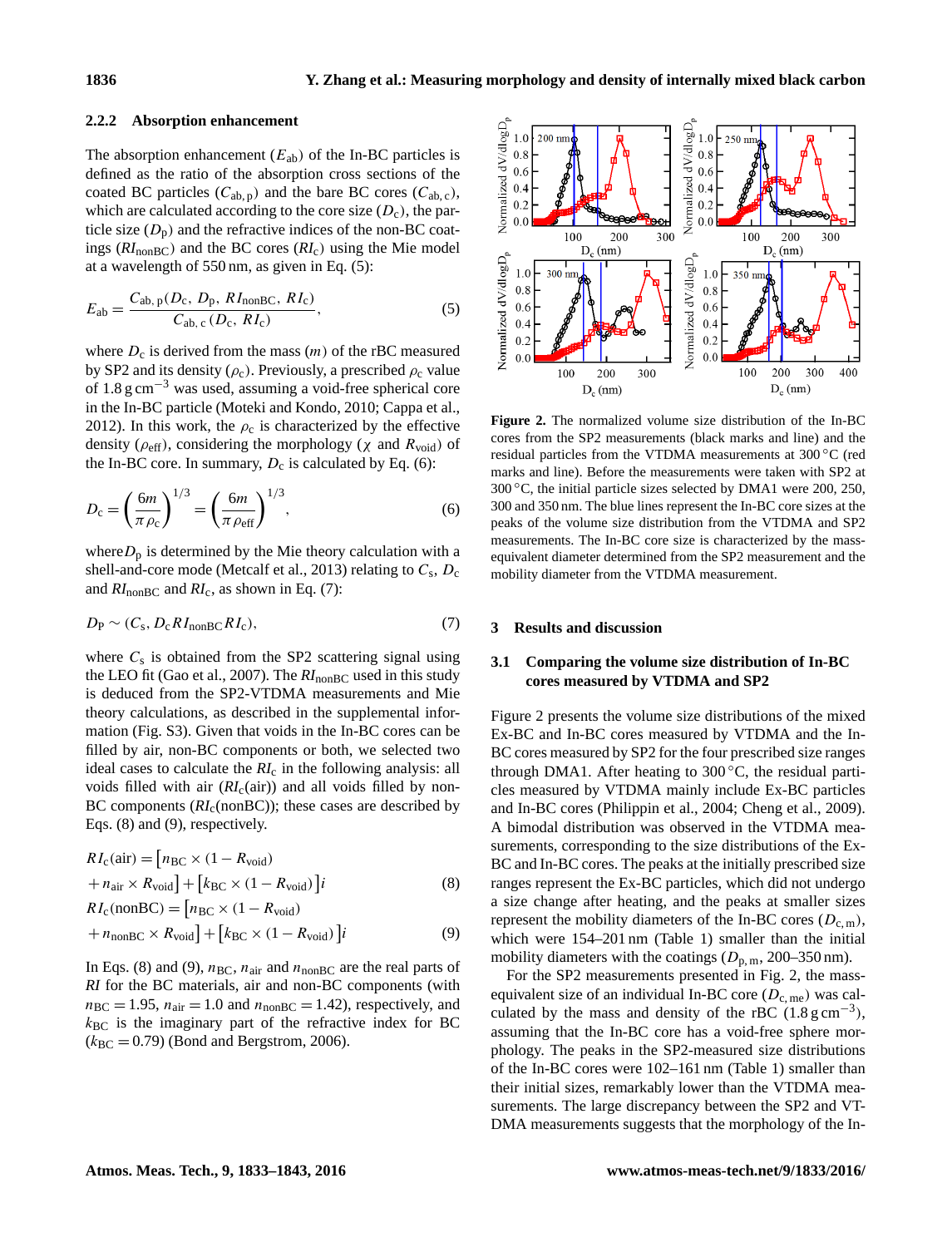**Table 1.** The mobility diameter  $(D_{c,m})$  and mass-equivalent diameter ( $D_{\rm c, me}$ ) of In-BC cores at peaks in the size distribution (Fig. 2) determined by VTDMA and SP2 of size-resolved In-BC particles of 200–350 nm  $(D_{p,m})$ .

| $D_{\rm p, m}$ (nm)  |     | 200 250 | 300  | 350  |
|----------------------|-----|---------|------|------|
| $D_{c,m}$ (nm)       | 154 | 165     | -190 | 201  |
| $D_{\rm c, me}$ (nm) |     | 102 123 | 145  | -161 |

BC cores was not a void-free sphere because the inclusion of voids in In-BC cores results in lower density and larger size, as observed by VTDMA. In this case, the  $\rho_{BC}$  of 1.8 g cm<sup>-3</sup> used to calculate the size of BC cores is inappropriate for the SP2 measurements.

### **3.2 Morphology and effective density of In-BC cores**

# **3.2.1 The evolution with BC aging process**

The differences in the sizes of the In-BC cores measured by SP2 and VTDMA were then used to derive the morphology and effective density of the In-BC cores. For each BC particle mobility diameter (200, 250, 300 and 350 nm) presented in Fig. 2, the peak in the SP2 measurements and the first peak in the VTDMA measurements represent the massequivalent diameter and the mobility diameter of the In-BC cores, respectively. Both the shape factor  $(\chi)$  and the effective density ( $\rho_{\text{eff}}$ ) of the In-BC cores were then calculated using Eqs.  $(1)$  and  $(2)$ .

Figure 3 presents the evolution of  $\chi$  and  $\rho_{\text{eff}}$  over the aging process recorded during the Xianghe campaign.The degree of aging for BC mixed with other species was quantified by the ratio between the coated BC particles (i.e., In-BC) and the bare BC-core sizes  $(D_p/D_c)$ , which should significantly increase during the aging process because of the condensation of the coatings (Cappa et al., 2012). Changes in the core morphology and effective density strongly depend on the aging and can be quantified by measuring the size-resolved ambient In-BC particles with different aging degrees, as shown in Fig. 3. The shape factor of the In-BC cores decreased as the aging process proceeded and exhibited a power-law relationship (Fig. 3a), confirming that the In-BC core assumes a more regular shape as the coatings accumulate. The behavior of the measured In-BC cores during the atmospheric aging process suggests that their morphologies become more spherical with strong aging but still differ from the ideal sphere with a  $\chi$  of 1. The effective density of the In-BC cores increased with the aging degree according to an exponential function (Fig. 3b), indicating that the In-BC cores become more compact during aging. The effective densities of the In-BC cores observed in this work were significantly lower than that of a void-free spherical BC core  $(1.8 \text{ g cm}^{-3})$ , indicating that the In-BC cores exist as void-containing structures in the atmosphere. For the In-BC cores observed during the campaign,



**Figure 3.** Changes in  $\chi$  (a) and  $\rho_{\text{eff}}$  (b) of In-BC cores undergoing aging. The solid lines are fitted based on the data (circle markers) calculated by the measured peak values for size-resolved In-BC particles shown in Fig. 2; the dashed lines are fitted based on the data (triangle markers) derived from a 5 % non-volatile coating fraction; the grey shaded area represents the uncertainty in the morphology and density of the In-BC cores obtained here.

the average values of  $\chi$  and  $\rho_{\text{eff}}$  were 1.2 and 1.2 g cm<sup>-3</sup>, respectively, indicating that the In-BC cores sampled had nearspherical shapes with internal voids. Based on Eq. [\(4\)](#page-2-1), the average fraction of internal voids was ∼ 30 %. In this case, the previously used assumption of a void-free sphere may have misrepresented the morphology and density of the In-BC cores in the atmosphere and introduced significant uncertainties in the estimated optical properties of the In-BC particles.

#### **3.2.2 The uncertainties**

It should be noted that the presence of a non-refractory component after the thermodenuder step (a part of VTDMA) can introduce biases in the measured mobility diameters of the In-BC cores. For example, the incomplete removal of the coatings will lead to an overestimation of the mobility diameter, resulting in the overestimation of  $\chi$  and underestimation of  $\rho_{\text{eff}}$ . The removal of the non-refractory component from ambient BC-free and BC-containing particles using a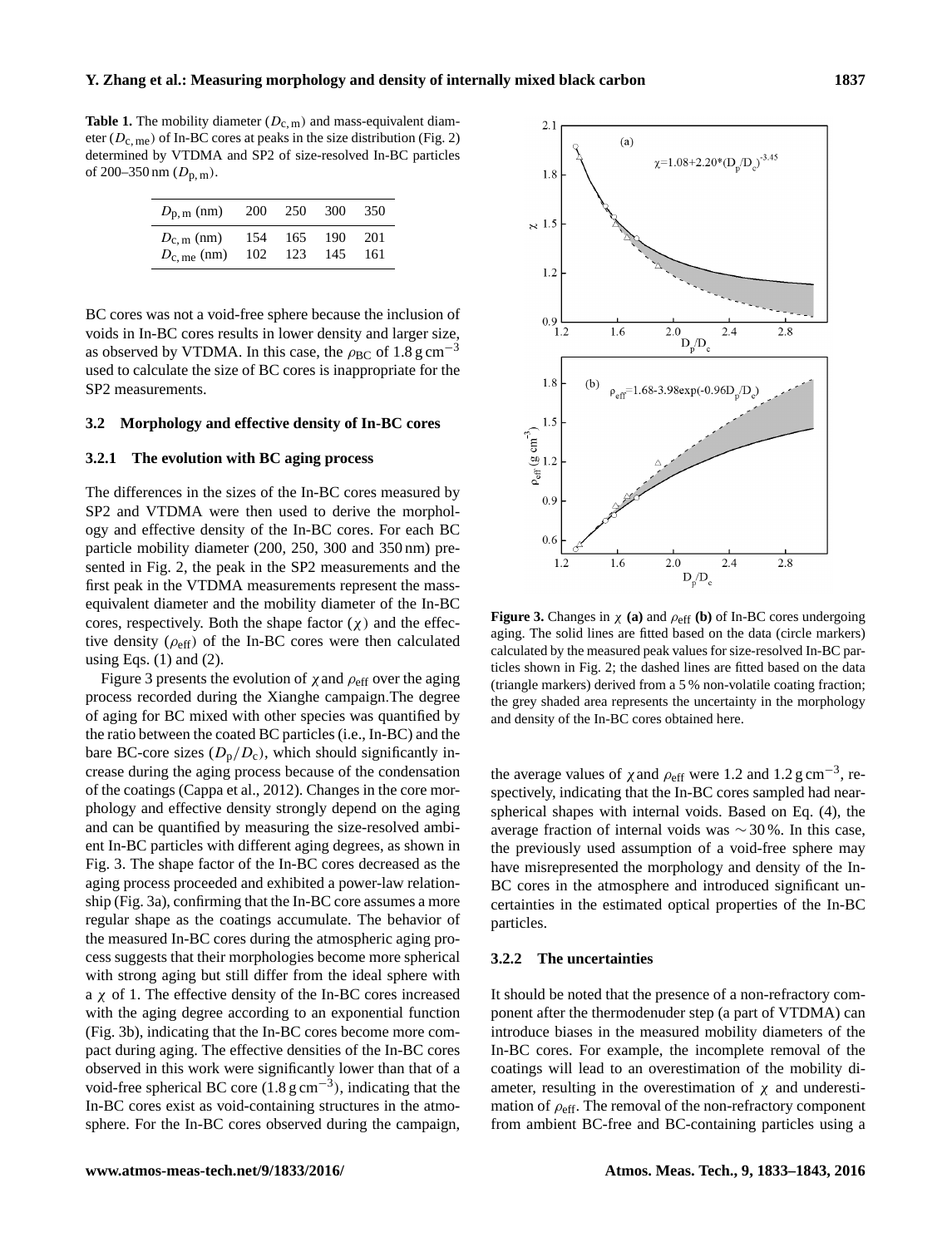| <b>Methods</b>   | <b>Mass</b><br>measurement | Core | Coatings                                             | $D_{\rm m}$ (nm) | $D_{\nu\rho}$ (nm) | χ           | $\rho_{\rm eff}$ (g cm <sup>-3</sup> ) | Reference            |
|------------------|----------------------------|------|------------------------------------------------------|------------------|--------------------|-------------|----------------------------------------|----------------------|
| VTDMA-SP2        | SP <sub>2</sub>            | rBC  | $Non-BC$                                             | 150-200          | $100 - 160$        | $1.4 - 2.0$ | $0.5 - 0.9$                            | This study           |
| VTDMA-APM        | APM                        | Soot | Sulfuric acid $(1.4 \times 10^{10} \text{ cm}^{-3})$ | $150 - 210$      |                    | $1.7 - 1.9$ | $0.5 - 0.7$                            | Pagels et al. (2009) |
| VTDMA-APM        | <b>APM</b>                 | Soot | Sulfuric acid $(2.5 \times 10^9 \text{ cm}^{-3})$    | $150 - 210$      |                    |             | $0.2 - 0.5$                            | Pagels et al. (2009) |
| VTDMA-APM        | <b>APM</b>                 | Soot | Succinic acid                                        | 150-200          |                    | $2.4 - 3.0$ | $0.2 - 0.4$                            | Xue et al. (2009b)   |
| VTDMA-APM        | <b>APM</b>                 | Soot | Glutaric acid                                        | $150 - 240$      |                    | $1.8 - 2.0$ | $0.6 - 1.0$                            | Xue et al. (2009b)   |
| <b>VTDMA-AMS</b> | AMS                        | Soot | Oleic acid                                           |                  | $120 - 160$        | $1.3 - 2.5$ |                                        | Slowik et al. (2007) |
| VTDMA-AMS        | AMS                        | Soot | Anthracene                                           | $135 - 225$      | 120-180            | $1.2 - 1.5$ |                                        | Slowik et al. (2007) |

**Table 2.** Comparison of our method applied to atmospheric measurements and previous techniques used in laboratory measurements for determining the morphology and density of In-BC cores.

thermodenuder at  $300^{\circ}$ C was determined by SP2 (Fig. S4). Generally, the first peak position of the volume size distribution of residual particles from the VTDMA measurements (Fig. 2 red lines) was dominated by In-BC cores and residual coatings, and the residual BC-free particles exerted little influence. The efficiency of the coating removal by the thermodenuder in our study was approximately 95 % (volume fraction).

Figure 3 also presents the relationships between  $\chi$ ,  $\rho_{\text{eff}}$  and the  $D_{\rm p}/D_{\rm c}$  ratio, considering the effect of residual coatings on the volume size distribution in the VTDMA measurement. The presence of ∼ 5 % residual coatings was found to lead to  $\sim$  10 % uncertainty when using average values of  $\chi$  ( $\sim$  1.2) and  $\rho_{\rm eff}$  (1.2 g cm<sup>-3</sup>). In addition, the uncertainties increased with the aging process because of the increasing accumulation of non-volatile coatings, indicating that the presence of residual coatings mainly influenced the calculation of the  $\chi$ and  $\rho_{\text{eff}}$  of the In-BC cores with smaller sizes. However, the relationships between  $\chi$ ,  $\rho_{\text{eff}}$  and  $D_{\text{p}}/D_{\text{c}}$  remained valid.

In contrast, the changes in the morphologies of the In-BC cores caused by the evaporation of the coating during heating can also lead to bias in the measured mobility diameter based on the VTDMA measurement. If the In-BC cores become less compact because of the evaporation of coatings during heating, the mobility diameter of the In-BC cores determined with DMA2 will be overestimated, leading to the overestimation of  $χ$  and underestimation of  $ρ_{\text{eff}}$ .

#### **3.2.3 Comparison with previous laboratory studies**

Laboratory measurements are widely used to determine the morphology and density of In-BC cores. In-BC particles are generated when flame soot particles are exposed to vapor (e.g., sulfuric acid), and the coatings are subsequently vaporized using a thermodenuder (e.g.,  $200 °C$ ) to obtain bare In-BC cores. The morphology and density of the In-BC cores are then derived by measuring the particle mass and mobility diameter. The main difference between this work and previous reference techniques lies in the measurements of the mass of the In-BC cores (SP2 in this work vs. APM or aerosol mass spectrometer (AMS) previously).

Here, we compare our results with the laboratory measurements reported in the literature (Table 2). For the In-BC cores with  $D_m$  of 150–200 nm and  $D_{me}$  of 100–160 nm studied here, the observed  $\chi$  and  $\rho_{\text{eff}}$  ranged from 1.4–2.0 and 0.5–0.9 g cm−<sup>3</sup> , respectively. These ranges were generally in good agreement with the previously reported ranges of In-BC cores determined experimentally, indicating that the values of  $\chi$  and  $\rho_{\text{eff}}$  observed in our study were reasonable. Therefore, our measurement method is valid for the determination of the morphology and density of In-BC cores.

# **3.3 Effects of In-BC core density on measurements of optical properties**

## **3.3.1 Mixing state**

Figure 4 presents the number size distribution of sizeresolved In-BC particles calculated using the Mie model under different assumptions regarding the In-BC core densities. After selection by DMA1, the particles exhibited a polydispersed multimodal size distribution. The first peak represents the singly charged particles, in good agreement with the DMA1-prescribed size (200, 250, 300 or 350 nm). The second or third peak represents the distribution of multiply charged particles. To exclude the effects of multiply charged particles, we only selected the data populations that characterized singly charged particles near the first peak to investigate the shell / core ratios and absorption enhancement of In-BC particles.

As discussed in Sect. 2.2.2, the evolution of the core density of In-BC in the atmosphere could impact its absorption enhancement capability because the size and refractive indices of the BC core change during aging. Figure 5 presents the distribution of the shell / core ratio  $(D_p/D_c)$  of the size-resolved In-BC particles under different core density assumptions  $(1.0-1.8 \text{ g cm}^{-3})$  and void types (air or non-BC component). For all size ranges, higher shell / core ratios were observed as the In-BC core density increases, implying that In-BC cores become more compact during aging. The shell / core ratio increased by  $\sim$  25 % when the In-BC core density increased from 1.0 to 1.8 g cm−<sup>3</sup> . Compared to the average In-BC core density of  $1.2 \text{ g cm}^{-3}$  measured during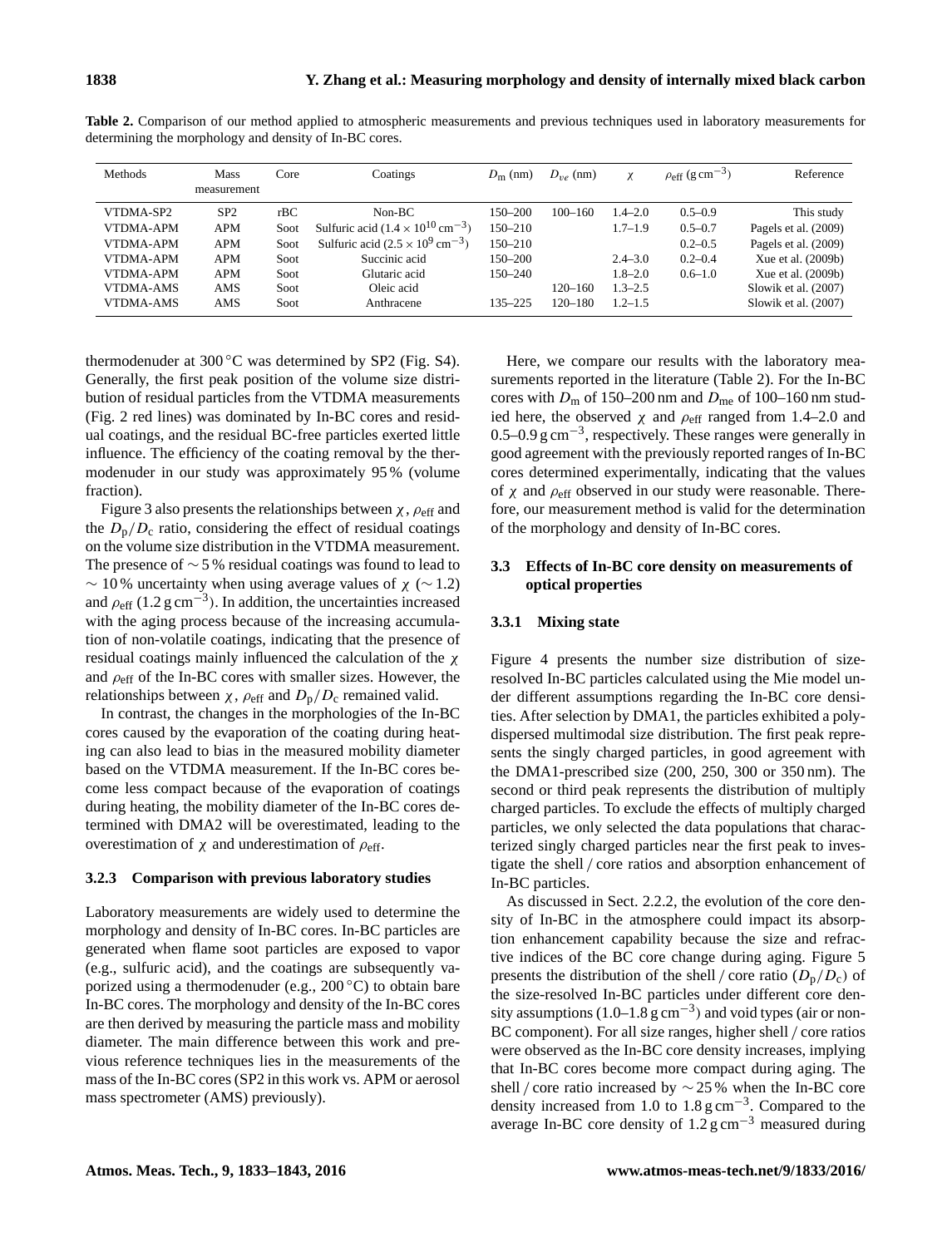

**Figure 4.** The number size distributions of size-resolved ambient In-BC particles with different core densities and void types.

the campaign, the assumption that the In-BC core is a voidfree sphere ( $\rho = 1.8 \text{ g cm}^{-3}$ ) could cause an overestimation of the shell / core ratio by as much as 13 %. This overestimation would, in turn, lead to an inaccurate assessment of the optical properties of ambient In-BC particles, as discussed in Sect. 3.3.2.

Throughout the campaign, the average shell / core ratio ranged between 2.1 and 2.7 for different particle size ranges. Larger particles tended to have higher shell / core ratios, indicating that the particle sizes and coating thicknesses increased during the aging process. The shell / core ratios were slightly larger for In-BC cores filled with air than for those filled with non-BC materials. For an individual In-BC particle with a given volume fraction of non-BC components measured by SP2, the existence of non-BC materials in the voids decreased the coating thickness, resulting in a lower shell / core ratio than that with an air-filled internal void.



**Figure 5.** The shell / core ratios  $(D_p/D_c)$  of size-resolved ambient In-BC particles with different core densities and void types.

## **3.3.2 Absorption enhancement**

Figure 6 presents the light-absorption enhancement at 550 nm of size-resolved In-BC particles calculated by the Mie model for different core densities and void types. For the ambient In-BC particles with an average core density of  $1.2 \text{ g cm}^{-3}$  observed in Xianghe, the average light absorption was enhanced by 1.6–1.9 times by the atmospheric aging process. When the In-BC core was assumed to have a void-free spherical core with a density of 1.8 g cm−<sup>3</sup> , the Mie model would overestimate the light-absorption enhancement ratio by  $\sim$  17%. For polluted regions with large fractions of freshly emitted BC, the assumption that BC particles were void-free spheres would cause significant biases in light-absorption simulations. The new approach developed here estimates the absorption enhancement of ambient In-BC particles more accurately by considering the effects of the In-BC core morphology and density on light absorption. In the future, the simulation of the optical properties by the models could be improved by including the measured mor-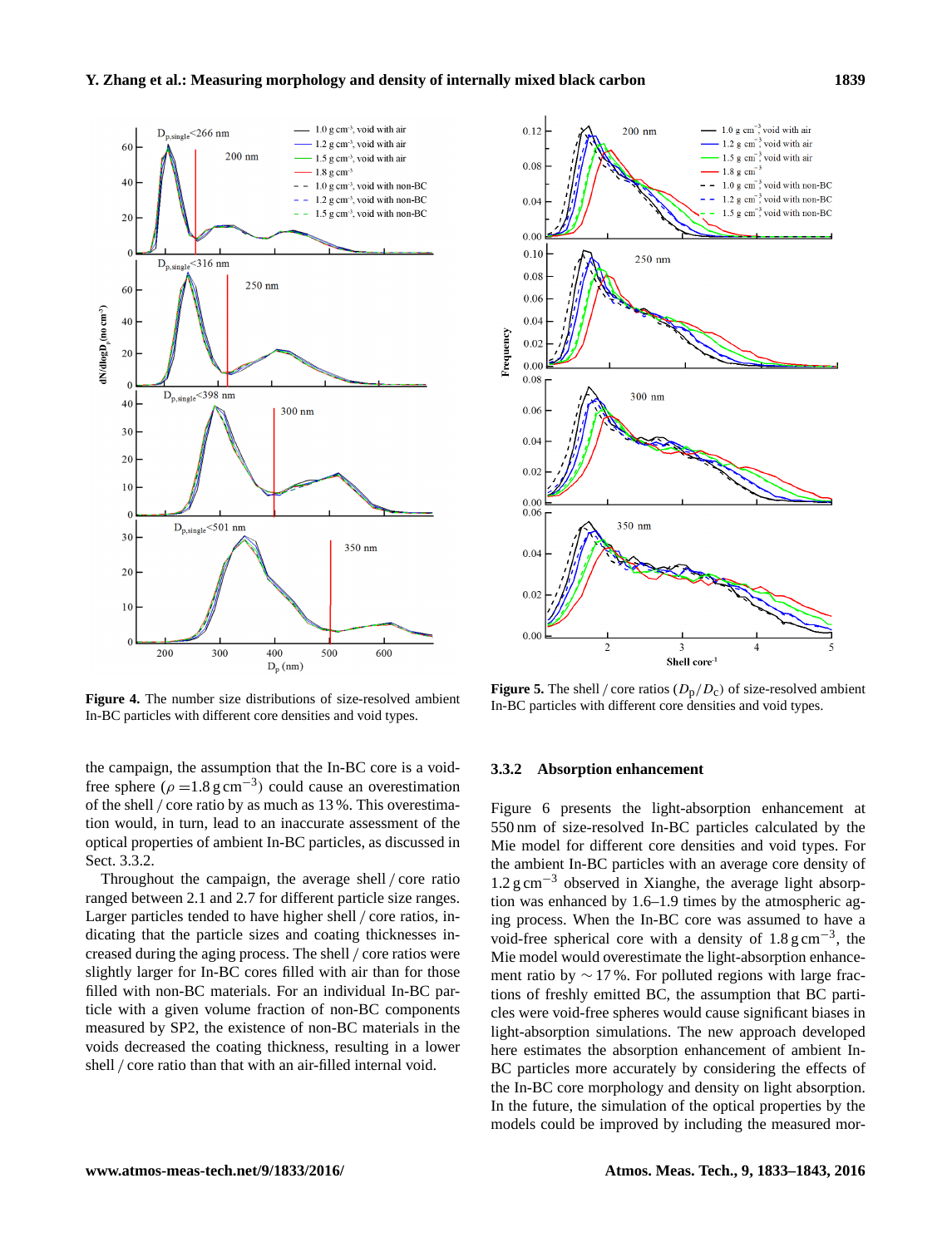

**Figure 6.** Absorption enhancement of size-resolved ambient In-BC particles with different core densities and void types.



**Figure 7.** Changes in the absorption enhancement  $(E_{ab})$  at 550 nm as the shell / core ratios  $(D_p/D_c)$  vary for size-resolved ambient In-BC particles (250 nm) with different core densities.

phologies and densities of In-BC cores when more in situ measurements for different regions are available.

Similar to the shell / core ratio, the absorption enhancement of In-BC particles increased with particle size because of the size growth of the BC particles, which primarily occurred via the condensation of non-BC components on the surface of the BC particles. The  $E_{ab}$  distribution showed one peak for In-BC particles at 200 nm but two peaks for particles at 250–350 nm, which were attributed to the various origins of the air mass at the Xianghe site. Smaller In-BC particles mainly have local origins and exhibit less lightabsorption enhancement because of weaker aging, whereas the larger particles are delivered by regional transportation and have stronger aging, leading to stronger light-absorption enhancement. Moreover, the  $E_{ab}$  was greater for In-BC core voids filled with non-BC material than for air-filled ones, indicating that the existence of non-BC components in the core voids enhance BC absorption to a greater extent than the presence of these components on the surface of the BC core.

Figure 7 shows the changes in the absorption enhancement  $(E_{ab})$  at 550 nm as the shell / core ratios  $(D_{p}/D_{c})$  vary for size-resolved ambient In-BC particles (250 nm) with different core densities. The light-absorption enhancement  $(E_{ab})$ of In-BC particles has been investigated based on the lensing effect theory (Fuller et al., 1999; Moffet et al., 2009; Lack and Cappa 2010), in which the coatings act as a lens and focus photons in the BC core. As shown in Fig. 7, the  $E_{ab}$  of the In-BC particles significantly increased as the shell / core ratio increased, confirming the coatings' lensing effect. Furthermore, significant increases in the  $E_{ab}$  as the core density increased at a given shell / core ratio provide strong evidence that the light absorption was enhanced by compact and dense BC cores. The contribution of the core density to the light-absorption enhancement could likely be attributed to the changes in the refractive index of the In-BC core (*RI*c), as indicated by Eq. (8). Compared with the lensing effect, the relative contribution of the core density to the absorption enhancement was as high as ∼ 20 % as the core density increased from 1.0 to  $1.8 \text{ g cm}^{-3}$  for In-BC particles with a shell / core ratio of ∼ 3. The core density had an even greater contribution to the  $E_{ab}$  as the shell / core ratio increased among size-resolved In-BC particles, because the increase in  $E<sub>ab</sub>$  caused by the lensing effect weaken as the coatings accumulate. In summary, the light-absorption enhancement of In-BC particles during the aging process is affected by both changes in the core density and the lensing effects.

## **4 Conclusions**

The light-absorbing capability of In-BC aerosols depends on their morphology and density; however, the evolution of the morphology and density of BC cores in the atmosphere remain unknown. In this study, we designed a new measurement system by combining VTDMA and SP2 to measure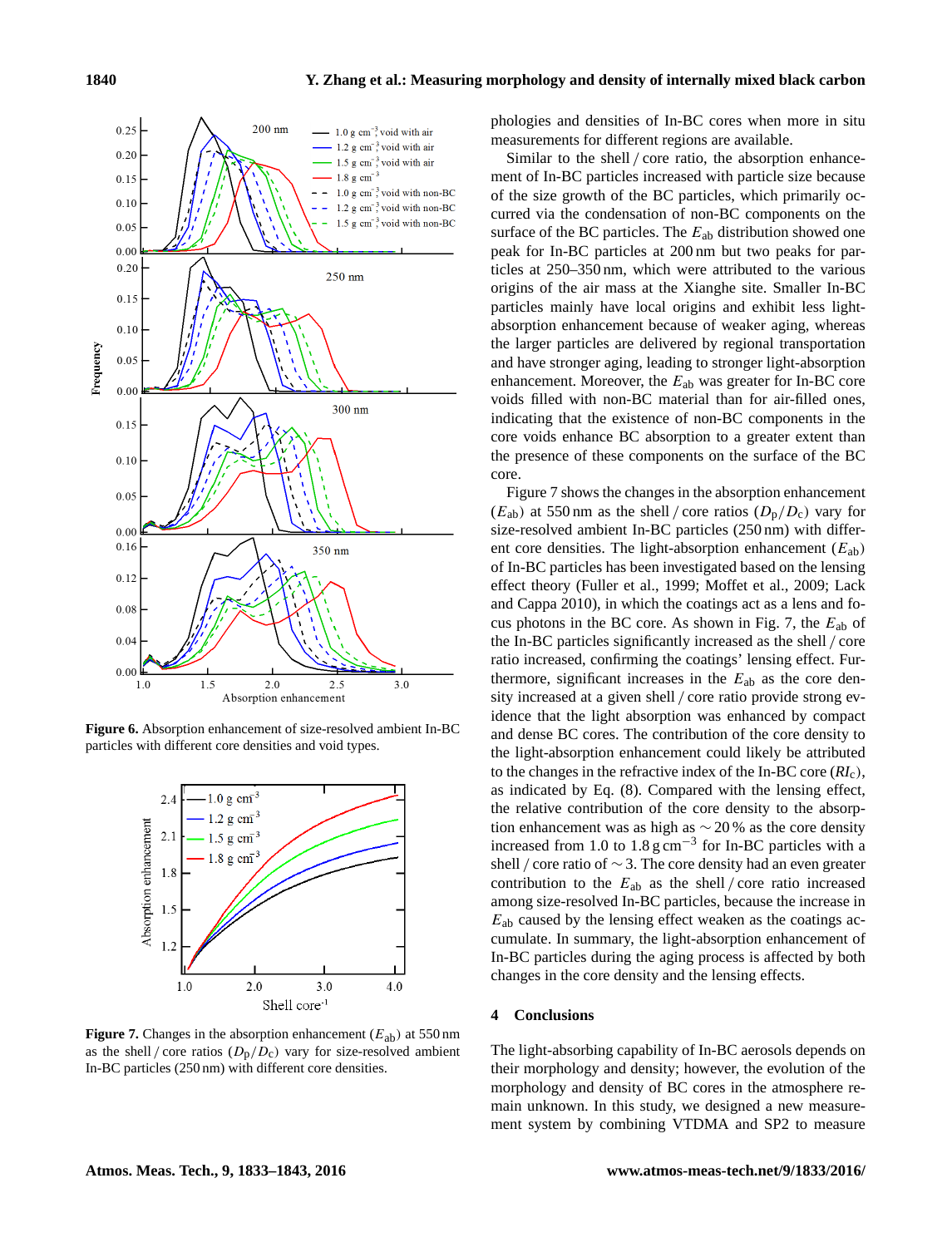the morphology and density of ambient In-BC cores. In this new system, size-resolved ambient In-BC particles are initially selected using both VTDMA and SP2. The mobility diameter and mass of the In-BC cores are then measured by VTDMA and SP2, respectively, and these measurements are used to calculate the morphology and effective density of the In-BC cores. By considering the morphology and density of ambient In-BC cores, our work provides new insight into the enhancement of light absorption resulting from In-BC particles in the atmosphere.

Using our new system, we quantified the evolution of the morphology and density of ambient In-BC cores with aging during an intensive field campaign in North China in the summer of 2013. As the aging process progressed, the shape factor decreased and the effective density increased for the In-BC, indicating that the In-BC cores assumed more regular and compact shapes during aging. We found that very few In-BC cores became void-free spheres during the atmospheric aging process, and therefore, the effective density of most ambient In-BC cores was lower than the BC material density of  $1.8 \text{ g cm}^{-3}$ . During the campaign period, the average shape factor and effective densities of the ambient In-BC cores were  $\sim$  1.2 and  $\sim$  1.2 g cm<sup>-3</sup>, respectively, implying a near-spherical shape containing 30 % internal void in the ambient In-BC cores.

The light-absorption enhancement of the ambient In-BC particles was then calculated using the Mie model. The lightabsorption enhancement ratio was estimated to be 1.6–1.9 based on the average In-BC core density  $(1.2 \text{ g cm}^{-3})$  observed in Xianghe, which was ∼ 15 % lower than the values estimated assuming void-free spherical structures with densities of  $1.8 \text{ g cm}^{-3}$ . We can then conclude that the previous models tend to overestimate the light absorption of BC particles over polluted regions where large fractions of BC are locally emitted.

Using the new measurement techniques developed here, the absorption enhancement of ambient BC particles can more accurately reflect the morphology and density of In-BC cores. To better understand the evolution of these parameters of In-BC cores during atmospheric aging, more in situ measurements in different regions should be conducted. In the future, the simulation of the optical properties of ambient BC-containing particles might be improved by characterizing the morphology and density of In-BC cores via in situ measurements.

# **The Supplement related to this article is available online at [doi:10.5194/amt-9-1833-2016-supplement.](http://dx.doi.org/10.5194/amt-9-1833-2016-supplement)**

*Acknowledgements.* This study was supported by the National Natural Science Foundation of China (41222036, 21221004, 21190054, 41330635 and GZ 663) and the Environmental Protection Commonweal Project of China (201409027).

Edited by: P. Laj

#### **References**

- Adler, G., Riziq, A. A., Erlick, C., and Rudich, Y.: Effect of Intrinsic Organic Carbon on the Optical Properties of Fresh Diesel Soot, P. Natl. Acad. Sci. USA, 107, 6699–6704, 2010.
- Allen, M. D. and Raabe, O. G.: Slip Correction Measurements of Spherical Solid Aerosol-Particle s in an Improved Millikan Apparatus, Aerosol Sci. Tech., 4, 269–286, 1985.
- Baumgardner, D., Popovicheva, O., Allan, J., Bernardoni, V., Cao, J., Cavalli, F., Cozic, J., Diapouli, E., Eleftheriadis, K., Genberg, P. J., Gonzalez, C., Gysel, M., John, A., Kirchstetter, T. W., Kuhlbusch, T. A. J., Laborde, M., Lack, D., Múller, T., Niessner, R., Petzold, A., Piazzalunga, A., Putaud, J. P., Schwarz, J., Sheridan, P., Subramanian, R., Swietlicki, E., Valli, G., Vecchi, R., and Viana, M.: Soot reference materials for instrument calibration and intercomparisons: a workshop summary with recommendations, Atmos. Meas. Tech., 5, 1869–1887, doi[:10.5194/amt-5-](http://dx.doi.org/10.5194/amt-5-1869-2012) [1869-2012,](http://dx.doi.org/10.5194/amt-5-1869-2012) 2012.
- Bond, T. C. and Bergstrom R. W.: Light Absorption by Carbonaceous Particles: An Investigative Review, Aerosol Sci. Tech., 40, 27–67, 2006.
- Bond, T. C., Habib, G., and Bergstrom, R. W.: Limitations in the enhancement of visible light absorption due to mixing state, J. Geophys. Res., 111, D20211, doi[:10.1029/2006JD007315,](http://dx.doi.org/10.1029/2006JD007315) 2006.
- Cappa, C. D., Onasch, T. B., Massoli, P., Worsnop, D. R., Bates, T. S., Cross, E. S., Davidovits, P., Hakala, J., Hayden, K. L., Jobson, B. T., Kolesar, K. R., Lack, D. A., Lerner, B. M., Li, S. M., Mellon, D., Nuaaman, I., Olfert, J. S., Petaja, T., Quinn, P. K., Song, C., Subramanian, R., Williams, E. J., and Zaveri, R. A.: Radiative Absorption Enhancements Due to the Mixing State of Atmospheric Black Carbon, Science, 337, 1078–1081, 2012.
- Chan, T. W., Brook, J. R., Smallwood, G. J., and Lu, G.: Time-resolved measurements of black carbon light absorption enhancement in urban and near-urban locations of southern Ontario, Canada, Atmos. Chem. Phys., 11, 10407–10432, doi[:10.5194/acp-11-10407-2011,](http://dx.doi.org/10.5194/acp-11-10407-2011) 2011.
- Cheng, Y., Berghof, M., Garland, R. M., Wiedensohler, A., Wehner, B., Müller, T., Su, H., Zhang, Y., Achert, P., Nowak, A., Pöschl, U., Zhu, T., Hu, M., and Zeng, L.: Influence of soot mixing state on aerosol light absorption and single scattering albedo during air mass aging at a polluted regional site in northeastern China, J. Geophys. Res., 114, D010883, doi[:10.1029/2008JD010883,](http://dx.doi.org/10.1029/2008JD010883) 2009.
- Cheng, Y. F., Eichler, H., Wiedensohler, A., Heintzenberg, J., Zhang, Y. H., Hu, M., Herrmann, H., Zeng, L. M., Liu, S., Gnauk, T., Brüggemann, E., and He, L. Y.: Mixing state of elemental carbon and non-light-absorbing aerosol components derived from in situ particle optical properties at Xinken in Pearl River Delta of China, J. Geophys. Res., 111, D20204, doi[:10.1029/2005JD006929,](http://dx.doi.org/10.1029/2005JD006929) 2006.
- Cheng, Y. F., Su, H., Rose, D., Gunthe, S. S., Berghof, M., Wehner, B., Achtert, P., Nowak, A., Takegawa, N., Kondo, Y., Shiraiwa, M., Gong, Y. G., Shao, M., Hu, M., Zhu, T., Zhang,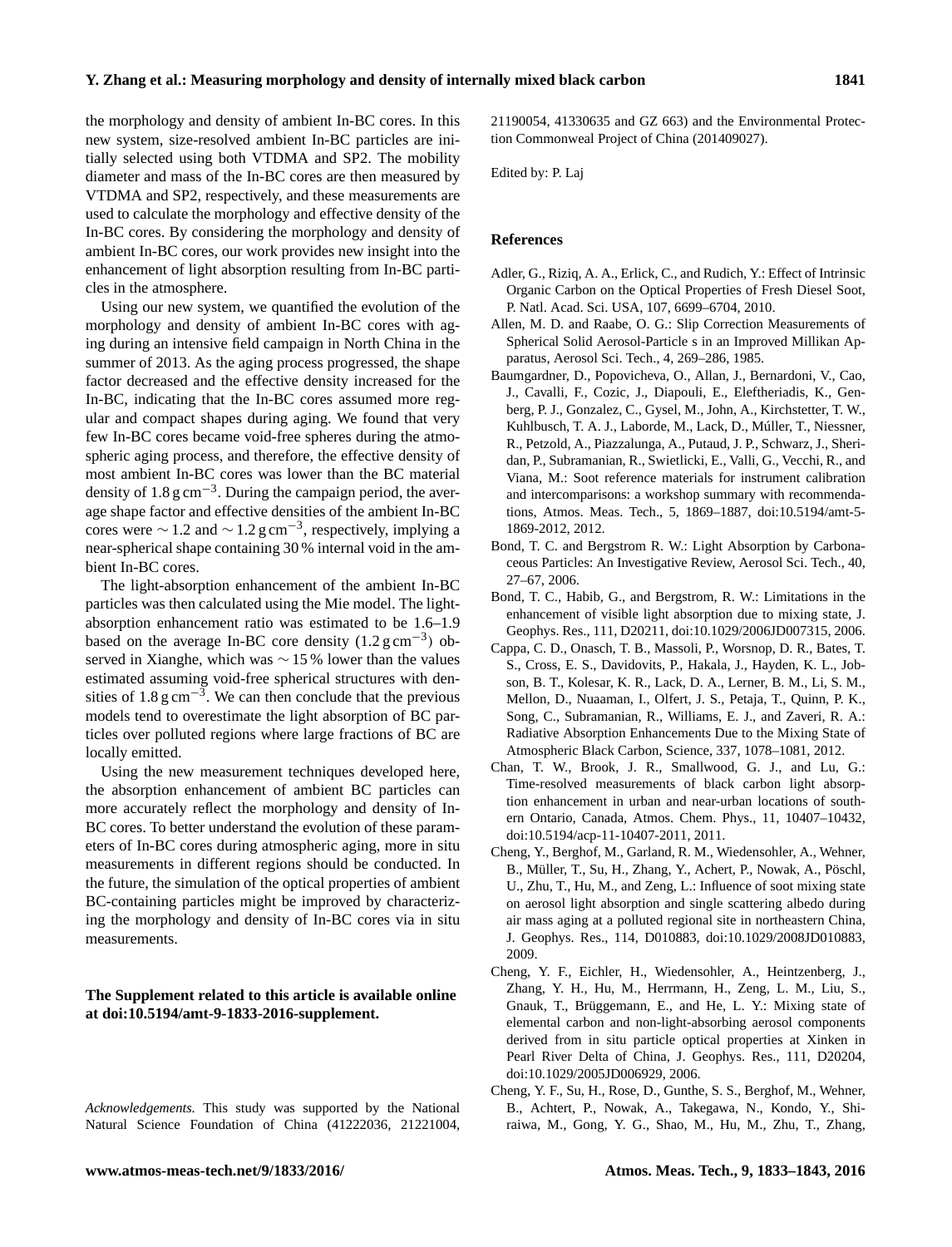Y. H., Carmichael, G. R., Wiedensohler, A., Andreae, M. O., and Pöschl, U.: Size-resolved measurement of the mixing state of soot in the megacity Beijing, China: diurnal cycle, aging and parameterization, Atmos. Chem. Phys., 12, 4477–4491, doi[:10.5194/acp-12-4477-2012,](http://dx.doi.org/10.5194/acp-12-4477-2012) 2012.

- DeCarlo, P. F., Slowik, J. G., Worsnop, D. R., Davidovits, P., and Jimenez, J. L.: Particle morphology and density characterization by combined mobility and aerodynamic diameter measurements, Part 1: Theory, Aerosol Sci. Tech., 38, 1185–1205, 2004.
- Fuller, K. A., Malm, W. C., and Kreidenweis, S. M.: Effects of mixing on extinction by carbonaceous particles, J. Geophys. Res., 104, 15941–15954, 1999.
- Gao, R. S., Schwarz, J. P., Kelly, K. K., Fahey, D. W., Watts, L. A., Thompson, T. L., Spackman, J. R., Slowik, J. G., Cross, E. S., Han, J. H., Davidovits, P., Onasch, T. B., and Worsnop, D. R. A.: Novel Method for Estimating Light-Scattering Properties of Soot Aerosols Using a Modified Single-Particle Soot Photometer, Aerosol. Sci. Tech., 41, 125–135, 2007.
- Geller, M., Biswas, S., and Sioutas, C.: Determination of particle effective density in urban environments with a differential mobility analyzer and aerosol particle mass analyzer, Aerosol Sci. Tech., 40, 709–723, 2006.
- Gysel, M., Laborde, M., Olfert, J. S., Subramanian, R., and Gröhn, A. J.: Effective density of Aquadag and fullerene soot black carbon reference materials used for SP2 calibration, Atmos. Meas. Tech., 4, 2851–2858, doi[:10.5194/amt-4-2851-2011,](http://dx.doi.org/10.5194/amt-4-2851-2011) 2011.
- Jacobson, M. Z.: A physically based treatment of elemental carbon optics: Implication for global direct forcing of aerosols, Geophys. Res. Lett., 27, 217–220, doi[:10.1029/1999GL010968,](http://dx.doi.org/10.1029/1999GL010968) 2000.
- Jacobson, M. Z.: Strong radiative heating due to the mixing state of black carbon in atmospheric aerosol, Nature, 409, 695–697, 2001.
- Khalizov, A. F., Lin, Y., Qiu, C., Guo, S., Collins, D., and Zhang R.: Role of OH-Initiated Oxidation of Isoprene in Aging of Combustion Soot, Environ. Sci. Technol., 47, 2254–2263, 2013.
- Knox, A., Evans, G. J., Brook, J. R., Yao, X., Jeong, C. -H., Godri, K. J., Sabaliauskas, K., and Slowik, J. G.: Mass absorption crosssection of ambient black carbon aerosol in relation to chemical age, Aerosol Sci. Tech., 43, 522–532, 2009.
- Köylü, Ü. O., Xing, Y., and Rosner, D. E.: Fractal morphology analysis of combustion-generated aggregates using angular light scattering and electron microscope images, Langmuir, 11, 4848– 4854, 1995.
- Lack, D. A. and Cappa, C. D.: Impact of brown and clear carbon on light absorption enhancement, single scatter albedo and absorption wavelength dependence of black carbon, Atmos. Chem. Phys., 10, 4207–4220, doi[:10.5194/acp-10-4207-2010,](http://dx.doi.org/10.5194/acp-10-4207-2010) 2010.
- Maricq, M. M. and Ning, X.: The effective density and fractal dimension of soot particles from premixed flames and motor vehicle exhaust, J. Aerosol Sci., 35, 1251–1274, 2004.
- McMurry, P. H., Wang, X., Park, K., and Ehara, K.: The relationship between mass and mobility for atmospheric particles: A new technique for measuring particle density, Aerosol Sci. Tech., 36, 227–238, 2002.
- Metcalf, A. R., Loza, C. L., Coggon, M. M., Craven, J. S., Jonsson, H. H., Flagan, R. C., and Seinfeld, J. H.: Secondary Organic Aerosol Coating Formation and Evaporation: Chamber Studies

Using Black Carbon Seed Aerosol and the Single-Particle Soot Photometer, Aerosol Sci. Tech., 47, 326–347, 2013.

- Moffet, R. C. and Prather, K. A.: In-situ measurements of the mixing state and optical properties of soot with implications for radiative forcing estimates, P. Natl. Acad. Sci. USA, 106, 11872– 11877, 2009.
- Moteki, N. and Kondo, Y.: Dependence of laser-induced incandescence on physical properties of black carbon aerosols: measurements and theoretical interpretation, Aerosol Sci. Tech., 44, 663– 675, 2010.
- Pagels, J., Khalizov, A. F., McMurry, P. H., and Zhang, R. Y.: Processing of Soot by Controlled Sulphuric Acid and Water Condensation Mass and Mobility Relationship, Aerosol Sci. Tech., 43, 629–640, 2009.
- Park, K., Cao, F., Kittelson, D. B., and McMurry, P. H.: Relationship between particle mass and mobility for diesel exhaust particles, Environ. Sci. Technol., 37, 577–583, 2003.
- Petzold, A., Ogren, J. A., Fiebig, M., Laj, P., Li, S.-M., Baltensperger, U., Holzer-Popp, T., Kinne, S., Pappalardo, G., Sugimoto, N., Wehrli, C., Wiedensohler, A., and Zhang, X.-Y.: Recommendations for reporting "black carbon" measurements, Atmos. Chem. Phys., 13, 8365–8379, doi[:10.5194/acp-13-8365-](http://dx.doi.org/10.5194/acp-13-8365-2013) [2013,](http://dx.doi.org/10.5194/acp-13-8365-2013) 2013.
- Philippin, S., Wiedensohler , A., and Stratmann, F.: Measurements of non-volatile fractions of pollution aerosols with an eighttube volatility tandem differential mobility analyzer (VTDMA-8), Aerosol Sci., 35, 185–203, 2004.
- Qiu, C., Khalizov, A. F., and Zhang, R.: Soot aging from OHinitiated oxidation of toluene, Environ. Sci. Technol., 46, 9464– 9472, 2012.
- Radney, J. G., You, R., Ma, X., Conny, J., Hodges, J. T., Zachariah, M. R., Hodges, J. T., and Zangmeister, C. D.: Dependence of soot optical properties on particle morphology: measurements and model comparisons, Environ. Sci. Technol., 48, 3169–3176, 2014.
- Rissler, J., Messing, M. E., Malik, A. I., Nilsson, P. T., Nordin, E. Z., Bohgard, M., Sanati, M., and Pagels, J. H.: Effective Density Characterization of Soot Agglomerates from Various Sources and Comparison to Aggregation Theory, Aerosol Sci. Tech., 47, 792–805, 2013.
- Rissler J., Nordin, E. Z., Eriksson, A. C., Nilsson, P. T., Frosch, M., Sporre, M. K., Wierzbicka, A., Svenningsson, B., Löndahl, J., Messing, M. E., Sjogren, S., Hemmingsen, J. G., Loft, S., Pagels, J. P., and Swietlicki, E.: Effective density and mixing state of aerosol particles in a near-traffic urban environment, Environ. Sci. Technol., 48, 6300–6308, 2014.
- Scarnato, B. V., Vahidinia, S., Richard, D. T., and Kirchstetter, T. W.: Effects of internal mixing and aggregate morphology on optical properties of black carbon using a discrete dipole approximation model, Atmos. Chem. Phys., 13, 5089–5101, doi[:10.5194/acp-13-5089-2013,](http://dx.doi.org/10.5194/acp-13-5089-2013) 2013.
- Schwarz, J. P., Gao, R. S., Fahey, D. W., Thomson, D. S., Watts, L. A., Wilson, J. C., Reeves, J. M., Darbeheshti, M., Baumgardner, D. G., Kok, G. L., Chung, S. H., Schulz, M., Hendricks, J., Lauer, A., Kärcher, B., Slowik, J. G., Rosenlof, K. H., Thompson, T. L., Langford, A. O., Loewenstein, M., and Aikin, K. C.: Single-Particle Measurements of Midlatitude Black Carbon and Light-Scattering Aerosols from the Boundary Layer to